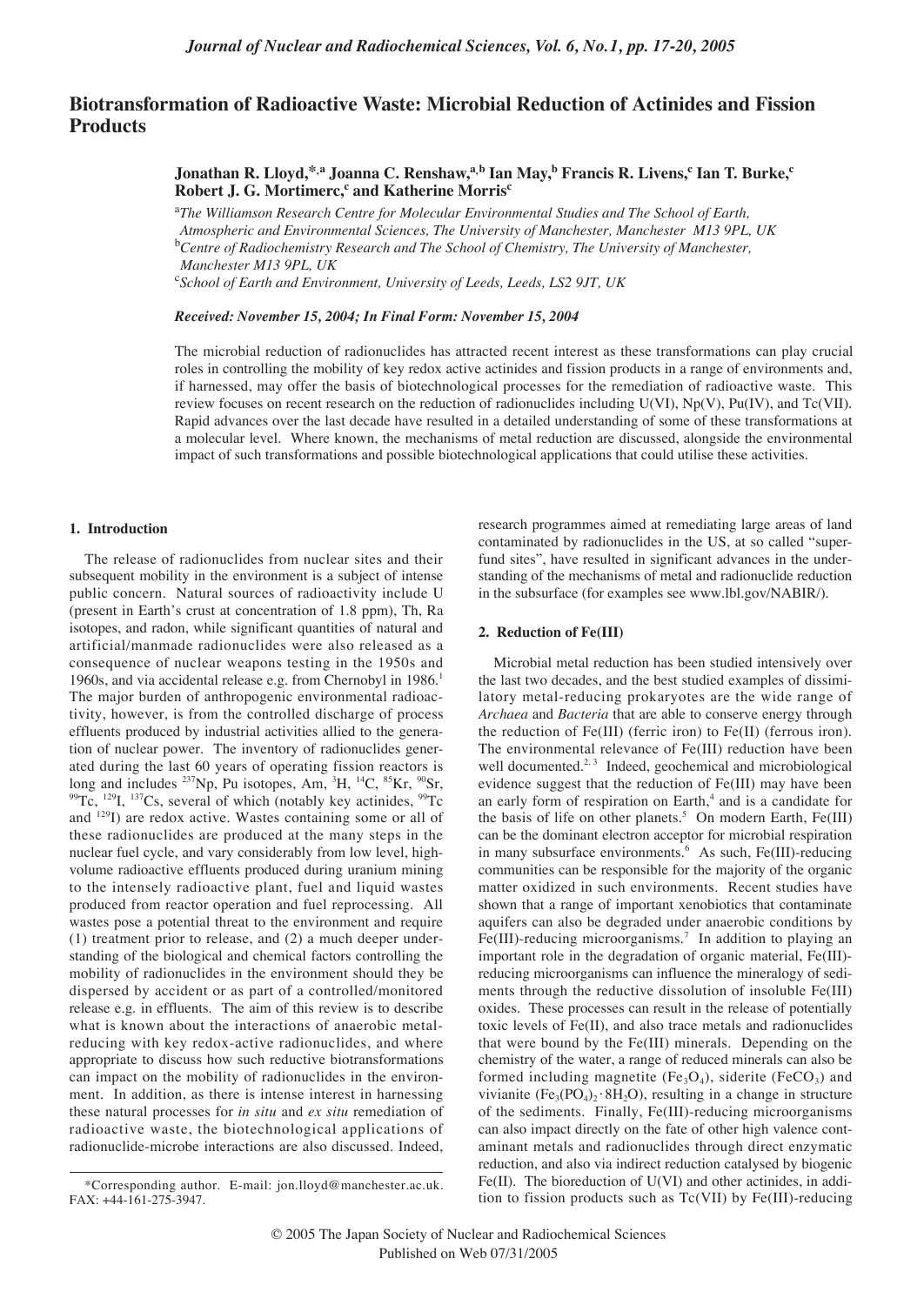microorganisms will be discussed in detail in this review and can result in immobilization of these potentially mobile radionuclides in sediments.<sup>8</sup>

## **3. Reduction of actinides and fission products**

The metabolic diversity of Fe(III)-reducing bacteria is large, and a wide range of other redox active metals can be reduced in lieu of Fe(III), including other more toxic transition metals such as  $Cr(VI)$ , Hg(II), Co(III), Pd(II), Au(III), Ag(I), Mo(VI), and  $V(V)$ , metalloids such as  $As(V)$  and  $Se(VI)$ , and radionuclides including  $U(VI)$ ,  $Np(V)$ , and  $Tc(VII)$ .<sup>6</sup> Indeed, because many radionuclides of concern are both redox active and less soluble when reduced, bioreduction offers much promise for controlling the solubility and mobility of target radionuclides in contaminated sediments e.g. the reduction of U(VI) (the uranyl ion;  $UO_2^{2+}$ ) to  $U(IV)$  (uraninite;  $UO_2$ )<sup>9</sup> or the reduction of the fission product  $Tc(VII)$  (the pertechnetate ion;  $TcO<sub>4</sub>^-$ ) to  $Tc(IV)$  (TcO<sub>2</sub>).<sup>10</sup>

#### **4. Reduction of U(VI)**

The first demonstration of dissimilatory U(VI) reduction was by Lovley and coworkers<sup>9</sup> who reported that the Fe(III)reducing bacteria *Geobacter metallireducens* (previously designated strain GS-15) and *Shewanella oneidensis (*formerly *Alteromonas putrefaciens* and then *Shewanella putrefaciens)* can conserve energy for anaerobic growth *via* the reduction of U(VI). It should be noted, however, that the ability to reduce U(VI) enzymatically is not restricted to Fe(III)-reducing bacteria. Other organisms including a *Clostridium* sp.<sup>11</sup> and the sulfate-reducing bacteria *Desulfovibrio desulfuricans*<sup>12</sup> and *D. vulgaris*<sup>13</sup> also reduce uranium, but are unable to conserve energy for growth *via* this transformation. To date, *D. vulgaris* remains the only organism in which the enzyme system responsible for U(VI) reduction has been characterised in detail. Purified tetraheme cytochrome  $c_3$  was shown to function as a U(VI) reductase *in vitro*, in combination with hydrogenase, its physiological electron donor.<sup>13</sup> In vivo studies using a cytochrome *c*<sup>3</sup> mutant of the close relative *D. desulfuricans* strain G20 confirmed a role for cytochrome  $c_3$  in hydrogen-dependent U(VI) reduction, but suggested additional pathways from organic electron donors to U(VI), that bypassed the cytochrome. $<sup>1</sup>$ </sup>

More recent studies have identified a homologous cytochrome (PpcA), a triheme periplasmic cytochrome  $c_7$  of the Fe(III)reducing bacterium *Geobacter sulfurreducens* that may also play a role in  $U(VI)$  reduction.<sup>15</sup> The protein was able to reduce U(VI) *in vitro,* while a *ppcA* deletion mutant supplied with acetate as an electron donor had lower activity against U(VI). Additional (if indirect) evidence linking the activity of this periplasmic protein with U(VI) reduction *in vitro* included the precipitation of the reduced product U(IV) in the periplasm, and the lack of impact of protease treatment of whole cells on the ability to reduce  $U(VI).<sup>15</sup>$  This final result is important, as it implies that U(VI) and Fe(III) may be reduced by different mechanisms in *G. sulfurreducens*. A significant portion of U(VI) would seem to be reduced in the periplasm, while the reduction of insoluble Fe(III) oxides was inhibited dramatically by protease treatment, presumably due to removal of surface bound cytochromes required for reduction of the extracellular electron acceptor. More recent studies from our laboratory have identified U(V) as a key unstable intermediate in the reduction of uranium by *G. sulfurreducens*, and as this organism is unable to reduce stable  $Np(V)$ , it would seem that the specificity for hexavalent actinides is extremely high in *Geobacter* species.<sup>16</sup> The mechanism of U(VI) reduction by a *Shewanella putrefaciens* strain has also been investigated.17 A novel screening method was used to identify mutants that were unable to reduce U(VI). Evidence was presented to suggest that the mechanism of U(VI) reduction was distinct from those of Fe(III) and Mn(IV) reduction, but may share components of the nitrite reducing pathway.<sup>17</sup>

## **5. Reduction of Np(V) and Pu(IV)**

Although 238U remains the priority pollutant in most medium and low level radioactive wastes, other actinides including <sup>230</sup>Th, <sup>237</sup>Np, <sup>241</sup>Pu, and <sup>241</sup>Am can also be present.<sup>1</sup> Th(IV) and Am(III) are stable across most Eh values encountered in radionuclide-contaminated waters but the potentials for  $Pu(V)/Pu(IV)$ and  $Np(V)/Np(IV)$ , in common with that of  $U(VI)/U(IV)$  are more electropositive than the standard redox potential of ferrihydrite/Fe<sup>2+</sup> (approximately 0 V).<sup>3</sup> Thus, Fe(III)-reducing bacteria have the metabolic potential to reduce these radionuclides enzymatically, or *via* Fe(II) produced from the reduction of Fe(III) oxides. This is significant because the tetravalent actinides are amenable to bioremediation due to their high ligand-complexing abilities,<sup>18</sup> and are also immobilized in sediments containing active biomass.19 Thus, although it is possible for Fe(III)-reducing bacteria to reduce and precipitate actinides in one step, e.g. the reduction of soluble  $U(VI)$  to insoluble  $U(IV)$  (see above), some transformations do not result in direct formation of an insoluble mineral phase but in the formation of a cation more amenable to bioprecipitation. This is illustrated when considering highly soluble  $Np(V)$  ( $NpO<sub>2</sub><sup>+</sup>$ ), which was reduced to soluble Np (IV) by *Shewanella putrefaciens,* with the Np(IV) removed as an insoluble phosphate biomineral by a phosphateliberating *Citrobacter* sp.<sup>20</sup> However, not all Fe(III)-reducing bacteria are able to reduce  $Np(V)$ , as recent work in our laboratory has shown that cells of *Geobacter sulfurreducens* are unable to reduce this actinide, suggesting a surprising degree of specificity for hexavalent actinides such as  $U(VI)$ .<sup>16</sup> Thus, bioremediation strategies that use *Geobacter* species to treat mixed actinide wastes must be designed and monitored with care. On this note, some studies have suggested that the reduction of  $Pu(IV)$  to (III) can be achieved by  $Fe(III)$ -reducing bacteria, although the Pu(III) was reported to reoxidize spontaneously.<sup>21</sup> Although this may lead to solublization of sediment-bound Pu(IV), it will yield a trivalent actinide that is also amenable to bioremediation using a range of microbially produced ligands.<sup>18</sup> The biochemical basis of these transformations remain uncharacterised.

#### **6. Reduction of Tc(VII)**

The fission product technetium is another long-lived radionuclide that is present in nuclear waste and has attracted considerable recent interest. This is due to a combination of its mobility as the soluble pertechnetate ion  $(Tc(VII); TcO<sub>4</sub>),$ bioavailability as an analog of sulfate and long half-life  $(2.13 \times$  $10<sup>5</sup>$  years).<sup>22</sup> Like Np(V), Tc(VII) has weak ligand complexing capabilities and is difficult to remove from solution using conventional "chemical" approaches. Several reduced forms of the radionuclide are insoluble, however, and metal-reducing microorganisms can reduce Tc(VII) and precipitate the radionuclide as a low valence oxide.

Although microbial metabolism was known to decrease the solubility of Tc from earlier studies,  $23, 24$  Lloyd and Macaskie were the first to unequivocally demonstrate direct enzymatic reduction of  $Tc(VII)$  by microorganisms.<sup>25</sup> In this study, a novel phosphorimager technique was used to confirm reduction of the radionuclide by *Shewanella putrefaciens* and *Geobacter metallireducens,* with similar activities subsequently detected in laboratory cultures of *Rhodobacter sphaeroides, Paracoccus* denitrificans, some Pseudomonads,<sup>26</sup> *Escherichia coli*,<sup>27</sup> and a range of sulfate-reducing bacteria.<sup>28−30</sup> Other workers have used this technique to show that *Thiobacillus ferrooxidans* and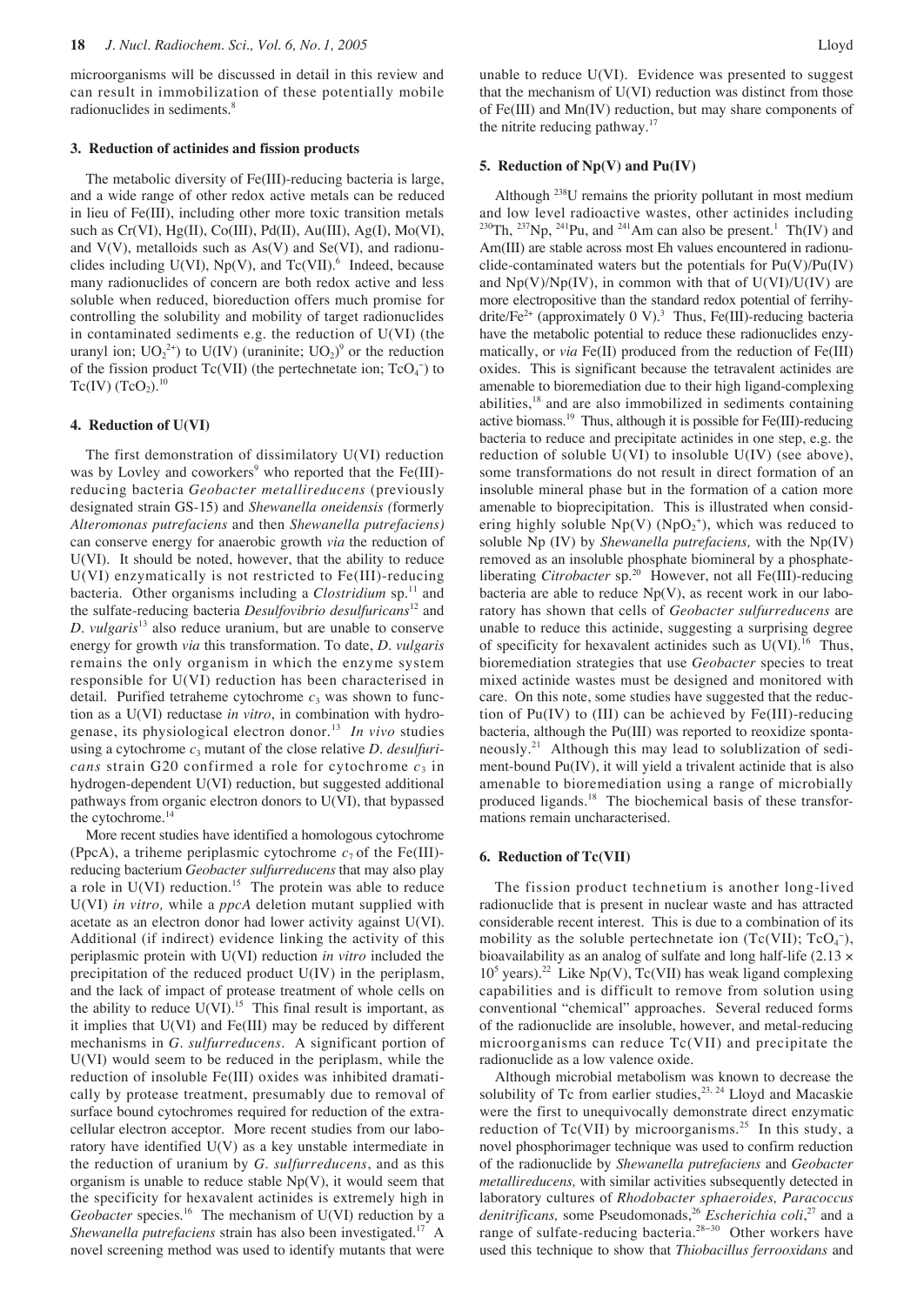*T. thiooxidans*<sup>31</sup> and the hyperthermophile *Pyrobaculum islandicum*<sup>32</sup> are also able to reduce  $Tc(VII)$ . It should be stressed that Tc(VII) reduction has not been shown to support growth in any of these studies, and seems to be a fortuitous biochemical side reaction in the organisms studied to date. Finally, X-ray absorption spectroscopy studies have recently identified insoluble Tc(IV) as the final oxidation state produced when Tc(VII) is reduced enzymatically by *Geobacter sulfurreducens*, <sup>10</sup> *E. coli* (Lloyd and Sole unpublished), and *Shewanella putrefaciens*. <sup>33</sup> Recent studies have also shown that Tc(VII) can be reduced by indirect microbial processes via, for example, biogenic sulphide,<sup>29</sup> Fe(II)<sup>10</sup> or U(IV).<sup>26</sup> Tc(VII) reduction and precipitation by biogenic Fe(II) is particularly efficient, and may offer a potentially useful mechanism for the remediation of Tc-contaminated sediments containing active concentrations of Fe(III)-reducing bacteria.10

The biochemical basis of Tc(VII) reduction has been best studied in *Escherichia coli.* Initial studies demonstrated that anaerobic, but not aerobic, cultures of *E. coli* reduced Tc(VII) with the reduced radionuclide precipitated within the cell. $27$ Results obtained from studies conducted with wild type cells and 34 defined mutants defective in the synthesis of regulatory or electron transfer proteins were used to construct a model for Tc(VII) reduction by *E. coli*. The central tenet of this model is that the hydrogenase 3 component of FHL catalyzes the transfer of electrons from dihydrogen to Tc(VII). According to this model, the formate dehydrogenase component (FdhH) is required only if formate, or a precursor, is supplied as an electron donor for Tc(VII) reduction in place of hydrogen. This model has been validated by the observations that a mutant unable to synthesize hydrogenase 3, was unable to reduce Tc(VII) when either hydrogen or formate was supplied as an electron donor.<sup>27</sup>

The identification of hydrogenase 3 of FHL as the Tc(VII) reductase of *E. coli* opened up the way for a program to screen for organisms with naturally enhanced activities against Tc(VII). Several organisms documented to have naturally high activities of FHL or uptake hydrogenase were tested, resulting in the identification of several strains of sulfate-reducing bacteria that were able to couple the oxidation of formate or hydrogen to Tc(VII) reduction.<sup>28</sup> Rates of reduction in some strains were approximately 64 fold greater than those recorded in anaerobic cultures of *E. coli.*<sup>34</sup> *Desulfovibrio desulfurican*<sup>30</sup> and related strains<sup>21</sup> were also able to utilise formate as an efficient electron donor for Tc(VII) reduction. This is consistent with the existence of a rudimentary FHL complex (consisting of a formate dehydrogenase coupled to a hydrogenase *via* a cytochrome) located in the periplasm of these strains.<sup>35</sup> Accordingly, the site of reduced Tc precipitation was identified as the periplasm in *D. desulfuricans*, <sup>30</sup> and more recent studies have confirmed a role for a periplasmic Ni-Fe hydrogenase in Tc(VII) reduction by a relative in the δ subclass of the *Proteobacteria*, the sulfate-reducing bacterium *Desulfovibrio fructosovorans*. <sup>36</sup> Subsequent studies on the development of a bioprocess to treat Tc(VII)- contaminated water have focused on the use of immobilized cells of sulfate-reducing bacteria such as *D. desulfuricans* which are robust and capable of treating low concentrations of Tc(VII) against a high background of contaminating nitrate ions, which is often noted in nuclear waste. $30, 34$  Finally, recent work from our laboratories have suggested that reduced, insoluble Tc(IV) phases are surprisingly resistant to remobilization under oxidizing conditions, e.g. in the presence of high nitrate concentrations.<sup>3</sup> Thus, long-term immobilization of Tc can be achieved in contaminated sediments by *in situ* remediation using indigenous Fe(III)-reducing bacteria.

## **7. Future directions**

Although the environmental relevance of metal reduction

processes has only become apparent recently, rapid advances in the understanding of these important biotransformations have been made. However, we still have much to learn about the precise mechanisms involved, and the full impact of such reactions on a range of biogeochemical cycles. Given the availability of genomic sequences for key metal-reducing microorganisms, new post-genomic and proteomic approaches and the possibility of combining these tools with advanced techniques from other branches of science and technology (e.g. isotopic, spectroscopic and computational tools) rapid advances in these areas are predicted.

**Acknowledgements.** The author thanks the UK NERC and the Natural and Accelerated Bioremediation Research (NABIR) program of the U.S. Department of Energy for financial support.

#### **References**

- (1)J. R. Lloyd and J. C. Renshaw, Met. Ions Biol. Syst. **23**, 205 (2005).
- (2) D. R. Lovley, Microbiol. Rev. **55**, 259 (1991).
- (3) B. Thamdrup, Adv. Microbiol. Ecol. **16**, 41 (2000).
- (4) M. Vargas, K. Kashefi, E. L. Blunt-Harris, and D. R. Lovley, Nature **395**, 65 (1998).
- (5) K. H. Nealson and B. L. Cox, Curr. Opin. Microbiol. **5**, 296 (2002).
- (6) J. R. Lloyd, FEMS Microbiol. Rev. **27**, 411 (2003).
- (7) J. R. Lloyd, R. T. Anderson, and L. E. Macaskie, *Bioremediation*, eds. R. Atlas and J. Philp, Washington DC: ASM Press. 293-317 (2005).
- (8) J. R. Lloyd, D. R. Lovley, Cur. Opin. Biotechnol. **12**, 248 (2001).
- (9) D. R. Lovley, E. J. P. Phillips, Y. A. Gorby, and E. Landa, Nature **350**, 413 (1991).
- (10)J. R. Lloyd, V. A. Sole, C. V. Van Praagh, and D. R. Lovley, Appl. Environ. Microbiol. **66**, 3743 (2000).
- (11)A. J. Francis, J. Alloys Compd. **213/214**, 226 (1994).
- (12)D. Lovley and E. J. Phillips, Appl. Environ. Microbiol. **58**, 850 (1992).
- (13)D. R. Lovley and E. J. P. Phillips, Appl. Environ. Microbiol. **60**, 726 (1994).
- (14)R. B. Payne, D. A. Gentry, B. J. Rapp-Giles, L. Casalot, and J. D. Wall, Appl. Environ. Microbiol. **68**, 3129 (2002).
- (15)J. R. Lloyd, C. Leang, A. L. Hodges Myerson, S. Ciufo, S. J. Sandler, B. Methe, and D. R. Lovley, Biochem. J. **369**, 153 (2003).
- (16)J. C. Renshaw, L. J. C. Butchins, F. R. Livens, I. May, J. M. Charnock, and J. R. Lloyd, Environ. Sci. Technol. (in press).
- (17)R. Wade Jr. and T. J. DiChristina, FEMS Microbiol. Lett. **184**, 143 (2000).
- (18)J. R. Lloyd and L. E. Macaskie, *Environmental Microbe-Metal Interactions*, ed. D. R. Lovely, Washington DC: ASM Press. 277−327 (2000).
- (19)V. F. Peretrukhin, N. N. Khizhniak, N. N. Lyalikova, and K. E. German, Radiochem. **38**, 440 (1996).
- (20)J. R. Lloyd, P. Yong, and L. E. Macaskie, Environ. Sci. Technol. **34**, 1297 (2000).
- (21)P. A. Rusin, L. Quintana, J. R. Brainard, B. A. Strietelmeier, C. D. Tait, S. A. Ekberg, P. D. Palmer, T. W. Newton, and D. L. Clark, Environ. Sci. Technol. **28**, 1686 (1994).
- (22)R. E. Wildung, K. M. McFadden, and T. R. J. Garland, Environ. Qual. **8**, 156 (1979).
- (23)J. Henrot, Health Phys. **57**, 239 (1989).
- (24)L. Pignolet, K. Fonsny, F. Capot, and Z. Moureau, Health Phys. **57**, 791 (1989).
- (25)J. R. Lloyd and L. E. Macaskie, Appl. Environ. Microbiol. **62**, 578 (1996).